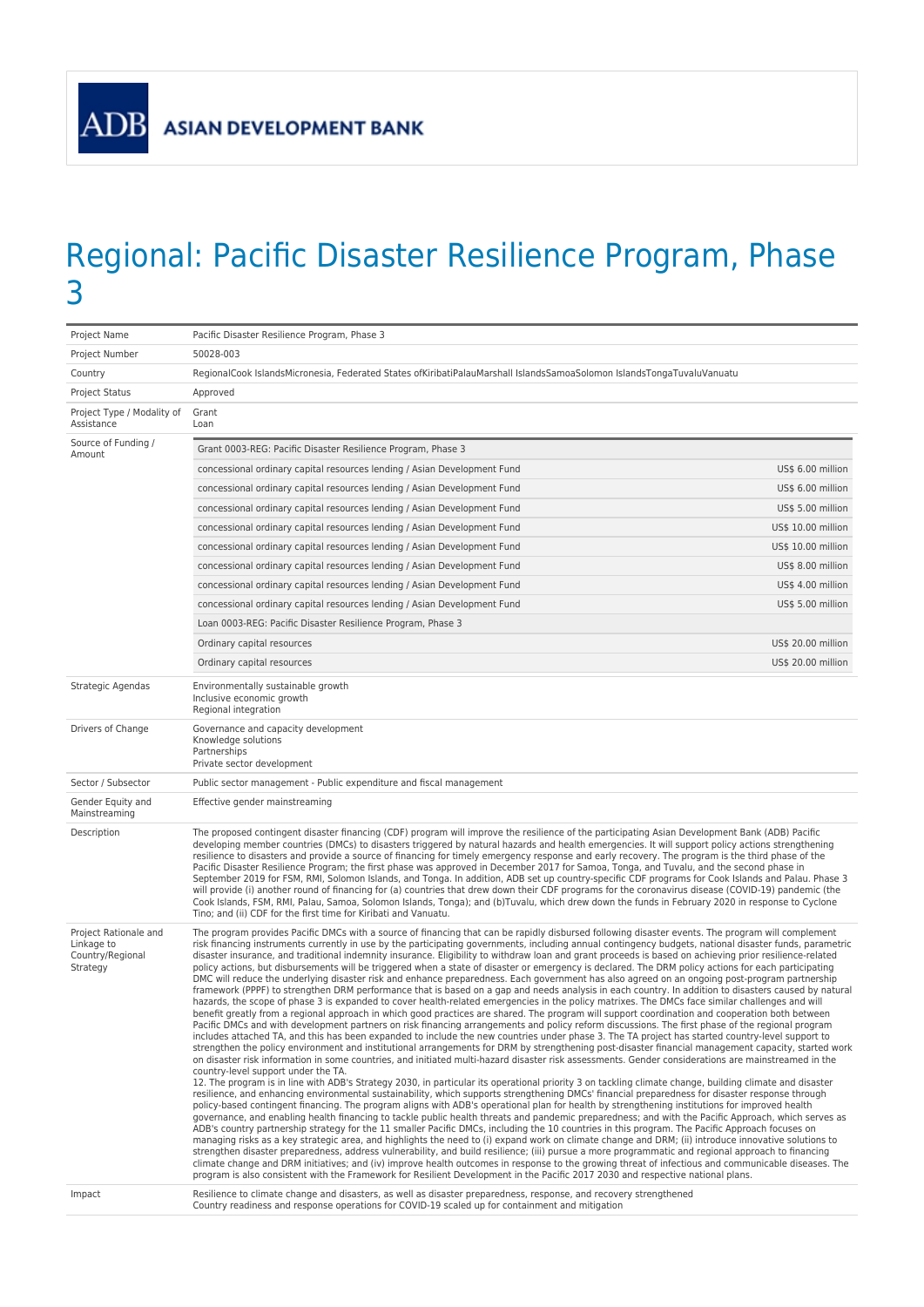| Project Outcome                                                        |                                                                                                                                                                                                                                                                                                                                                                                                                                                                                                                                                                                                                                                                                                                                                                                                                                                                                                                                                                                                                                                                                                                                                                                                                                                                        |
|------------------------------------------------------------------------|------------------------------------------------------------------------------------------------------------------------------------------------------------------------------------------------------------------------------------------------------------------------------------------------------------------------------------------------------------------------------------------------------------------------------------------------------------------------------------------------------------------------------------------------------------------------------------------------------------------------------------------------------------------------------------------------------------------------------------------------------------------------------------------------------------------------------------------------------------------------------------------------------------------------------------------------------------------------------------------------------------------------------------------------------------------------------------------------------------------------------------------------------------------------------------------------------------------------------------------------------------------------|
| Description of Outcome                                                 | Resilience of institutions and communities strengthened                                                                                                                                                                                                                                                                                                                                                                                                                                                                                                                                                                                                                                                                                                                                                                                                                                                                                                                                                                                                                                                                                                                                                                                                                |
| Progress Toward Outcome                                                |                                                                                                                                                                                                                                                                                                                                                                                                                                                                                                                                                                                                                                                                                                                                                                                                                                                                                                                                                                                                                                                                                                                                                                                                                                                                        |
| <b>Implementation Progress</b>                                         |                                                                                                                                                                                                                                                                                                                                                                                                                                                                                                                                                                                                                                                                                                                                                                                                                                                                                                                                                                                                                                                                                                                                                                                                                                                                        |
| Description of Project Outputs                                         | Policy and institutional arrangements for risk management strengthened<br>Risk-informed investment planning processes and tools improved<br>Risk financing expanded                                                                                                                                                                                                                                                                                                                                                                                                                                                                                                                                                                                                                                                                                                                                                                                                                                                                                                                                                                                                                                                                                                    |
| Status of Implementation Progress (Outputs, Activities, and<br>Issues) |                                                                                                                                                                                                                                                                                                                                                                                                                                                                                                                                                                                                                                                                                                                                                                                                                                                                                                                                                                                                                                                                                                                                                                                                                                                                        |
| Geographical Location                                                  | Cook Islands - Nation-wide; Kiribati - Nation-wide; Marshall Islands - Nation-wide; Micronesia, Federated States of -<br>Nation-wide; Palau - Nation-wide; Samoa - Nation-wide; Solomon Islands - Nation-wide; Tonga - Nation-wide;<br>Tuvalu - Nation-wide: Vanuatu - Nation-wide                                                                                                                                                                                                                                                                                                                                                                                                                                                                                                                                                                                                                                                                                                                                                                                                                                                                                                                                                                                     |
| Safeguard Categories                                                   |                                                                                                                                                                                                                                                                                                                                                                                                                                                                                                                                                                                                                                                                                                                                                                                                                                                                                                                                                                                                                                                                                                                                                                                                                                                                        |
| Environment                                                            | C                                                                                                                                                                                                                                                                                                                                                                                                                                                                                                                                                                                                                                                                                                                                                                                                                                                                                                                                                                                                                                                                                                                                                                                                                                                                      |
| Involuntary Resettlement                                               | C                                                                                                                                                                                                                                                                                                                                                                                                                                                                                                                                                                                                                                                                                                                                                                                                                                                                                                                                                                                                                                                                                                                                                                                                                                                                      |
| Indigenous Peoples                                                     | С                                                                                                                                                                                                                                                                                                                                                                                                                                                                                                                                                                                                                                                                                                                                                                                                                                                                                                                                                                                                                                                                                                                                                                                                                                                                      |
|                                                                        |                                                                                                                                                                                                                                                                                                                                                                                                                                                                                                                                                                                                                                                                                                                                                                                                                                                                                                                                                                                                                                                                                                                                                                                                                                                                        |
| Summary of Environmental and Social Aspects                            |                                                                                                                                                                                                                                                                                                                                                                                                                                                                                                                                                                                                                                                                                                                                                                                                                                                                                                                                                                                                                                                                                                                                                                                                                                                                        |
| <b>Environmental Aspects</b>                                           |                                                                                                                                                                                                                                                                                                                                                                                                                                                                                                                                                                                                                                                                                                                                                                                                                                                                                                                                                                                                                                                                                                                                                                                                                                                                        |
| <b>Involuntary Resettlement</b>                                        |                                                                                                                                                                                                                                                                                                                                                                                                                                                                                                                                                                                                                                                                                                                                                                                                                                                                                                                                                                                                                                                                                                                                                                                                                                                                        |
| Indigenous Peoples                                                     |                                                                                                                                                                                                                                                                                                                                                                                                                                                                                                                                                                                                                                                                                                                                                                                                                                                                                                                                                                                                                                                                                                                                                                                                                                                                        |
| Stakeholder Communication, Participation, and Consultation             |                                                                                                                                                                                                                                                                                                                                                                                                                                                                                                                                                                                                                                                                                                                                                                                                                                                                                                                                                                                                                                                                                                                                                                                                                                                                        |
| During Project Design                                                  |                                                                                                                                                                                                                                                                                                                                                                                                                                                                                                                                                                                                                                                                                                                                                                                                                                                                                                                                                                                                                                                                                                                                                                                                                                                                        |
| During Project Implementation                                          |                                                                                                                                                                                                                                                                                                                                                                                                                                                                                                                                                                                                                                                                                                                                                                                                                                                                                                                                                                                                                                                                                                                                                                                                                                                                        |
| Responsible ADB Officer                                                | Uusimaa, Hanna K.                                                                                                                                                                                                                                                                                                                                                                                                                                                                                                                                                                                                                                                                                                                                                                                                                                                                                                                                                                                                                                                                                                                                                                                                                                                      |
| Responsible ADB Department                                             | Pacific Department                                                                                                                                                                                                                                                                                                                                                                                                                                                                                                                                                                                                                                                                                                                                                                                                                                                                                                                                                                                                                                                                                                                                                                                                                                                     |
| Responsible ADB Division                                               | PASP                                                                                                                                                                                                                                                                                                                                                                                                                                                                                                                                                                                                                                                                                                                                                                                                                                                                                                                                                                                                                                                                                                                                                                                                                                                                   |
| <b>Executing Agencies</b>                                              | Department of Finance and Administration<br>PS2, Palikhir<br>Pohnpei State<br>Federated States of Micronesia<br>Ministry of Finance<br>3rd Floor, Executive Bldg, ROP Capitol<br>Ngerulmud, Melekeok State, P.O. Box 6011<br>Koror, PW 96940, Republic of Palau<br>Ministry of Finance<br>Ministry of Finance<br>Government of Samoa<br>Private Bag, Apia, Samoa<br>Ministry of Finance<br>Vaiaku, Funafuti, Tuvalu<br>Ministry of Finance<br>Vuna Road<br>Nuku'alofa<br>Kingdom of Tonga<br>Ministry of Finance & Economic Management<br>P.M.B. 058<br>Port Vila<br>Vanuatu<br>Ministry of Finance & Economic Management<br>PO box 120<br>Cook Islands<br>Ministry of Finance and Economic Development<br>P.O. Box 67<br>Bairiki, Tarawa<br>Kiribati<br>Ministry of Finance and Treasury<br>P.O. Box 26<br>Honiara, Solomon Islands<br>Ministry of Finance, Banking and Postal Services<br>P.O. Box D, Majuro<br>MH 96960<br>Republic of the Marshall Islands<br>Ministry of Finance, Commerce, Trade & Tourism<br>P.O. Box 381<br>Constitution Bldg., Kumul Highway<br>Port Vila, Republic of Vanuatu<br>Ministry of Health<br>DHS-2 Project ADB, 7th Floor Rm 721<br>Jl H.R. Rasuma Said Kav X-5 No. 4-9<br>Jakarta 12950, Indonesia<br>Tuvalu<br>$\overline{\ast}$ |

| Timetable         |                            |
|-------------------|----------------------------|
| Concept Clearance | -                          |
| Fact Finding      | 01 Jun 2020 to 15 Sep 2020 |